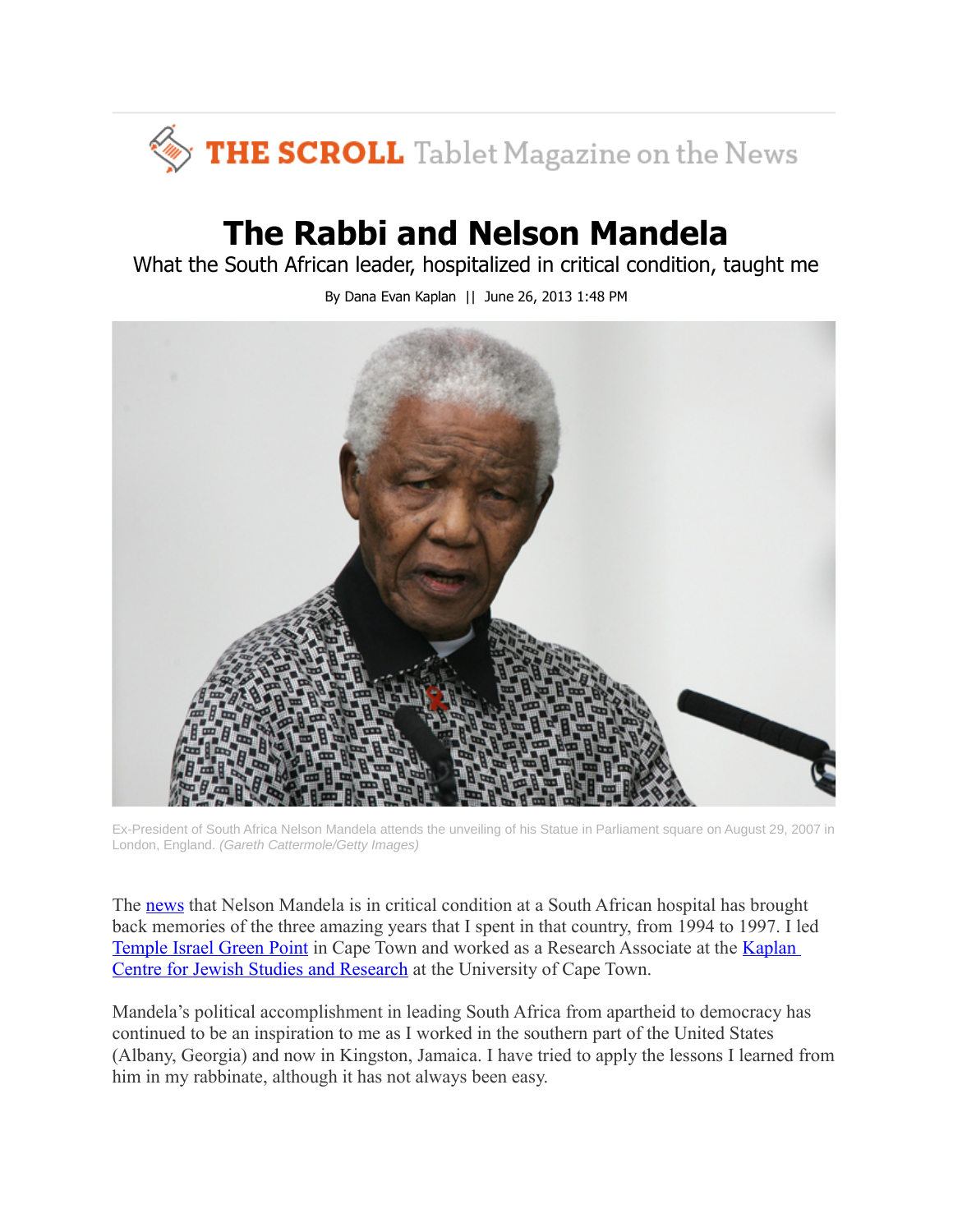I met then-President Mandela on a number of occasions, particularly when there was an interfaith religious service. As one of the few Reform rabbis in the country, I was able to enter into the St Georges Cathedral, the Anglican church in Cape Town where most of these events took place (and where the Orthodox Chief Rabbi Cyril Harris would not enter). I therefore became by default the symbolic representative of Judaism at these events, including the induction of the Truth and Reconciliation Commission.

I arrived in the country in 1994, the same year that President Mandela published his [autobiography,](http://www.amazon.com/Long-Walk-Freedom-Autobiography-Mandela/dp/0316548189) *Long Walk to Freedom*, in which he describes his twenty seven years in South African prisons following his conviction at the 1964 Rivonia Trial. The book tells of his release from Robben Island and the negotiated process that led to the end of apartheid and the first democratically-elected government in the history of the Republic of South Africa. His insistence on placing reconciliation over justice struck me as a profound act of goodwill that became the cornerstone of the building of the new South Africa, for which I had a good deal of enthusiasm.

The tremendous importance that Mandela has had for South Africans was eloquently described by Archbishop Desmond Tutu. As Tutu wrote in his [book—](http://www.amazon.com/The-Rainbow-People-God-Apartheid/dp/0553408860)and relayed to me during a Shabbat dinner after speaking at my synagogue that same year—of hearing the February 10, 1990 announcement that Mandela would be freed from prison the following day: "We are all just exuberant. We've been praying and working and campaigning for this release and we are on Cloud Nine….It [the release] is saying to us, God Hears…God acts, God is really involved."

Mandela's release would allow negotiations to begin, triggering the hope that all people in the land would be free together. "Twenty seven years in gaol is no plaything," Tutu wrote. "And he has remained, even on the testimony of people who would have been his enemies, a gracious person."

Jews—particularly Progressive Jews—shared in this exuberation. Reeva Forman, editor of the newsletter of [Temple Israel](http://www.templeisraelh.org.za/) in Hillbrow, Johannesburg, the flagship of Reform congregations in South Africa, wrote in the December 1995 issue:

For the first time in our history a political leader taking control did not resort to revenge and hatred against those who in the past had acted against him and others so wrongfully. A spiritual pioneer and person, our President Nelson Mandela will go down in history as the greatest leader and human the world has yet seen.

In fact, she added, Mandela "is a magnificent example of what that great Jewish teacher, Hillel, says when asked to explain the Jewish religion while standing on one foot…do unto others as you would have them do unto you."

This sort of respect for Mandela—some might even describe it as hero worship—would have been unthinkable just a few short years earlier. Much of this admiration was due to the fact that Mandela consistently stressed the need for healing and reconciliation. In a memorable passage in his autobiography, Mandela writes that he was not born with a hunger to be free. It was only when he learned that his boyhood freedom was an illusion that he began to hunger for that freedom. At first he wanted freedom only for himself, and then for his family. But then he began to hunger for the freedom of his tribe, the Xhosa people. Then, in prison, "It was during those